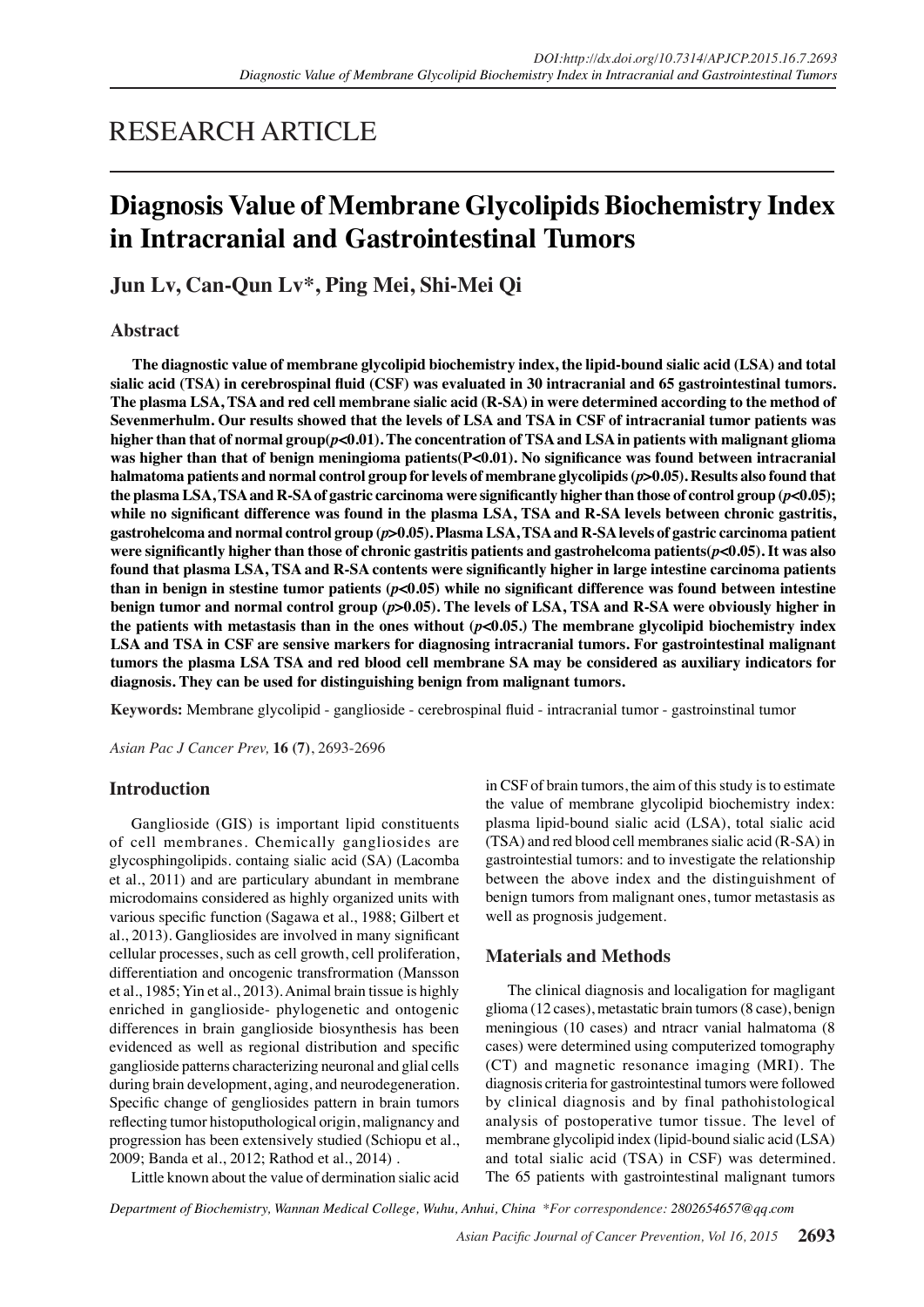#### *Jun Lv et al*

also recruited in this study, which consist of 35 subjects with gastric carcinoma and 30 patients with colorectal carcinoma. Among the 65 case, 12 case with metastasis, 8 cases without metastasis. Informed consent was obtained, and the study protocol was approved by the Ethics Committee of Wannan Medical College. The contents of LSA, TSA and R-SA were determined based on the method of Sevennerholm progress improde, The genglioside extrcction and purification was performed, the extraction steps used chloroform (C), methanol (M) and water (W) in a final volume ratio  $1:1:0.8$  (C: M: W) (v/v/v), upper phases containing gangliosides were collected and air-dried, and obtained dry ganglioside extract was finally purified by dialysis and get-filtration. Purified ganglioside extract was used for quantitative analysis. The plasma LSA, TSA of cerebrospinal fluid (CSF) for intracranial tumors and the LSA, TSA and R-SA in gastrointestinal tumors was determined by resorcinol spectrometric method. The plasma was isolated from the whole blood by routine laboratory method, the plasma and red blood cells was finally separated by centrifugation. The red blood cells membrane was extracted from the red blood cell add water solve.

### *Statistical analysis*

All statistical analyses were performed by SPSS, version13.0. Unpaired Student's t-test was used to compare the level of membrane glycolipids biochemistry index, the lipid-bound sialic acid (LSA) and total sialic acid (TSA) between two groups. The results were presented as the means (±SD). A two-tailed P value of 0.05 was defined to be statistically significant.

## **Results**

Table 1 shows that the levels of LSA in CSF of subjects with maligand glioma and benign menigions were higher than that of normal control group ( $P < 0.01$ ). No significance difference was found between subjects with

intracranial hematoma and normal control group (*p*>0.05). The levels of TSA in CSF of maligand glioma patients were higher compared to normal control group (*p*<0.05). The levels of TSA in benign menigioms and metastatic brain tumors were higher compared to normal control group. No significance was found between subjects with intracranal haematoma and normal control group for TSA levels (*p*>0.05). As showed in Table 2.

Table 3 shows the plasma level of LSA. TSA and R-SA in subjects with gastric carcinoma were significantly higher than those of normal control group  $(p<0.05)$ . However, no significant difference was founded in the plasma LSA, TSA and R-SA levels among chronic gastritis, gastrohelcoma and normal control group (*p*>0.05). Plasma level of LSA, TSA and R-SA in subjects with gastric carcinoma were significantly higher than those of chronic gastritis patients and gastrohelcoma patients  $(p<0.05)$ .

Table 4 showed that plasma level of LSA, TSA and R-SA in subjects with large intestine carcinoma

**Table 1. Compares Level of Total Sialic Acid (TSA) in CFS among Different Groups** 

| Group                   | n  | LSA(u g/ml)     |        |
|-------------------------|----|-----------------|--------|
| Maligand glioma*        | 12 | $9.96 \pm 1.01$ | < 0.05 |
| Benign menigioms*       | 10 | $6.30\pm0.76$   | < 0.05 |
| Metastatic brain tumors | 8  | $10.12 + 0.98$  | < 0.05 |
| Intracranial halmatoma  | 8  | $4.25+0.79$     | >0.05  |
| Normal control group    | 20 |                 |        |

**Table 2. The Level of TSA in CSF among Different Groups** 

| Group                   | n  | LSA(ug/ml)   | $P$ -value |
|-------------------------|----|--------------|------------|
| Maligand glioma*        | 12 | $31.3 + 5.4$ | < 0.05     |
| Benign menigioms*       | 10 | $26.7 + 4.5$ | < 0.05     |
| Metastatic brain tumors | 8  | $32.2 + 4.1$ | < 0.05     |
| Intracranial halmatoma  | 8  | $20.1 + 2.9$ | >0.05      |
| Normal control group    | 20 | $21.5 + 3.4$ |            |

| Table 3. Comparison of Membrane Glycolipid Levels among Subjects with Gastric Carcinoma, Gastrohelcoma |  |  |  |
|--------------------------------------------------------------------------------------------------------|--|--|--|
| and Chronic Gastritis                                                                                  |  |  |  |

| Group                |    | TSA(ug/ml)          | LSA(ug/ml)       | $R-SA(0.1ug/ml)$ | $P$ -value |
|----------------------|----|---------------------|------------------|------------------|------------|
| Gastric carcinoma    | 35 | $1122.69 + 158.89$  | $346.77 + 61.59$ | $26.94 + 5.11$   | <0.05      |
| Cronic gastritis*    | 20 | $928.65 \pm 125.30$ | $263.30+56.2$    | $21.76\pm4.39$   | <0.05      |
| Gastrohel-coma*      | 20 | $951.76 \pm 112.04$ | $270.12 + 53.6$  | $22.56 + 5.89$   | >0.05      |
| Normal control group | 50 | $934.04+132.91$     | $266.45 + 57.43$ | $22.11 + 4.37$   |            |

## **Table 4. Membrane Gycolipids Level compare of Benign tand Maligant Intestinal Tumors**

| Group                     |    | TSA(ug/ml)          | LSA(ug/ml)       | $R-SA(ug/ml)$  | $P$ -value |
|---------------------------|----|---------------------|------------------|----------------|------------|
| Intestine maligand tumor* | 30 | $1131.2\pm156.3$    | $370.12 + 62.51$ | $28.13 + 5.35$ | < 0.05     |
| Intestine benign tumor    | 18 | $950.16 \pm 20.84$  | $272.36 + 59.32$ | $22.21 + 4.98$ | >0.05      |
| Normal control group      | 50 | $934.04 \pm 132.91$ | $266.45 + 7.43$  | $22.11 + 4.37$ |            |

### **Table 5. Membrane Glycolipid Levels of Intestine Tumor with and without Tumor Metastasis**

| Group                 |    | TSA(ug/ml)           | LSA (ug/ml)      | $R-SA$ (ug/ml) |
|-----------------------|----|----------------------|------------------|----------------|
| Tumor with metastasis |    | $1196.9 \pm 124.36$  | $401.32 + 67.58$ | $30.81 + 5.03$ |
| No metastasis tumor   | 10 | $1057.16 \pm 123.58$ | $385.20 + 59$    | $22.12+4.03$   |
| P-value               |    | < 0.05               | < 0.05           | ${<}0.05$      |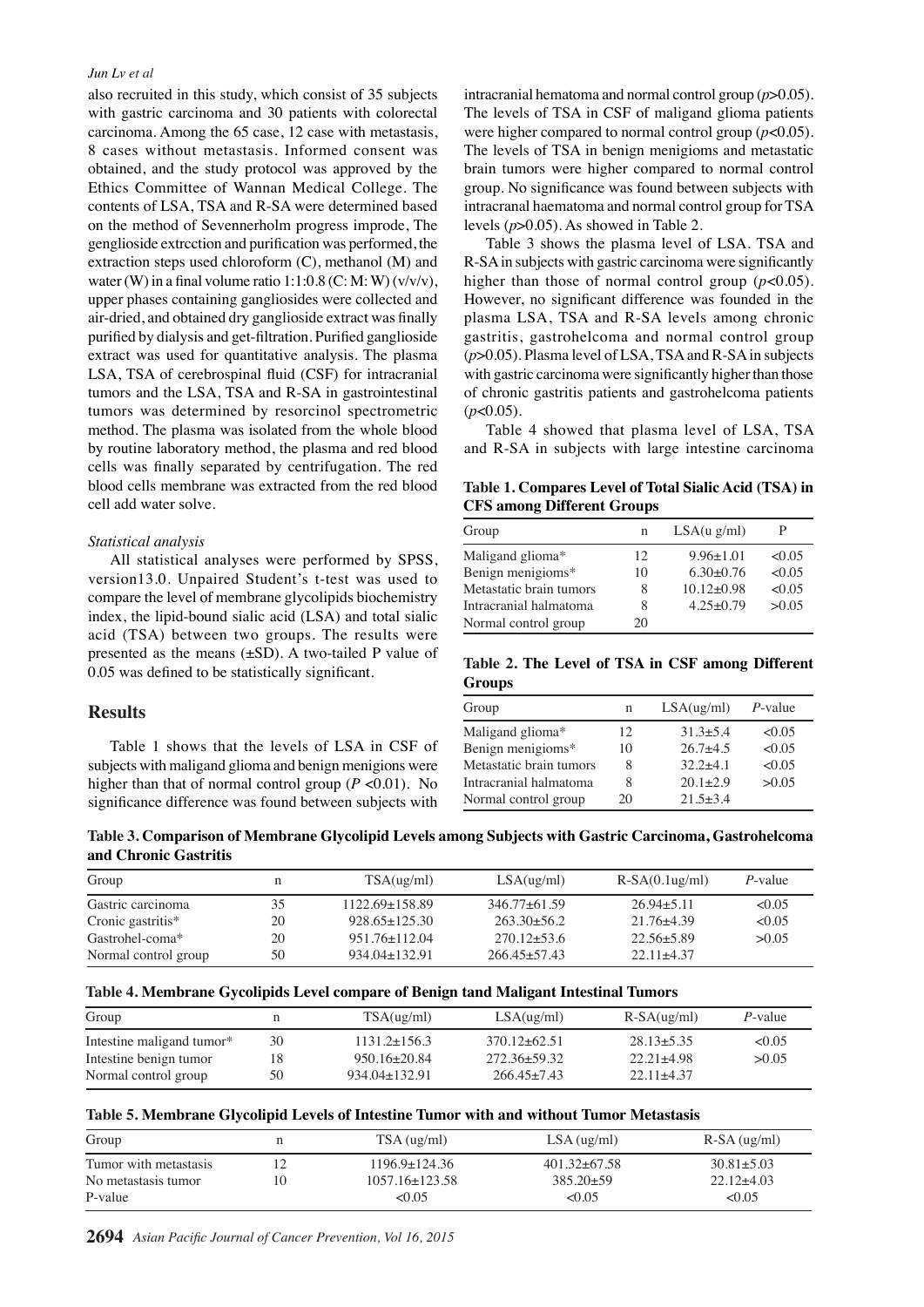were significantly higher than that of subjects with the benign intestine tumor (*p*<0.05). However, no significant difference was founded between intestine benign tumor and normal control group (*p*>0.05). The membrane glycolipid levels in subjects with intestine maligand tumor patient was higher than that of subjects with benign tumor (*p*<0.05).

Table 5 showed the levels of TSA, LSA and R-SA in subjects with intestine tumor metastasis were higher than those without metastasis  $(P < 0.05)$ .

## **Discussion**

The result of our present study is in accordance with determine of sialic acid content The levels of LSA and TSA in CSF was higher in subjects with intracranial tumor compared to normal control group, the content of TSA and LSA in subjects with malignant glioma was higher than that of subjects with benign meningioms. The present study revealed that plasma LSA, TSA and R-SA levels of gastric carcinoma were significantly higher than those of normal control group. While no significant difference was found in the plasma LSA, TSA and R-SA levels among chronic gastritis, gastrohelcoma and normal control group. The plasma LSA, TSA and R-SA levels of gastric carcinoma patient were significantly higher than those of chronic gestritis patients and gastrohelcoma patients. It was also found that plasma LSA, TSA and R-SA contents were significantly higher in large intestine carcinoma patient than in benign intestine tumor patients, while no significant difference was found between intestine benign tumor and normal control group. The levels of LSA, TSA and R-SA were obviously higher in the patients with metastasis than those without metastasis.

Gangliosides (GLS) is an acidic glycosphingolipid containg N-acetylglycotosamine and ubiquitous in the central nervous system. The term "ganglioside" is meant for the GIS containing sialic acid. The sialic acid (SA) is the generic term given to a family acetylated derivative of neuraminic acid. A main function of host SA is to regulate innate immunity sialic acid occupies the interface between the host and pathogenic microorganisms. Acute phase inflammation has been suggested to associate with infection disease such as periodontal diseases (Pyo et al., 1999; Rusnati et al., 1999).

Sialic aid is a marker of the acute-phase response. Furthemore, it is a prcedictor of several systemic disorders, Cardiovascular disease, rheumatoid arthritis, and diabetes (Iijima et al., 2004; Baenke et al., 2013). Gangliosides are well known for their role in the mediation of several diseascs such as tetanus, botulism and infuenza by acting as cellular receptors for invading pathogens (Stringou et al., 1992; Ariga et al., 2010). While gangliosides of mature brain such as GM1, may be neuroprotective in some circumstances, other ganglioside have long been thought to play an intricate role in the process of cell death in diseases of the central nervous system (Park et al., 2008).

Numerous previous studies reported that higher concentration of plasma or serum gangliosides in cancer patients and acute phase inflammation patients comparing healthy individual, but the mechanism is still unclear

(Basu et al., 2012). The following reason may properly explain the mechanisms of gangliosides levels raised in intracranial tumors and gastrointestinal tumors. firstly, the sudden change of exist chromatin cancer gene due to physical, chemical or biological factor (Byers et al., 2012). Additional, those glycolipid glycosyltransferases activity was remarkable increase lead to membrane glycolipid biosynthesis ability strengthen (Suzuki et al., 2011) .It is has been observed that, tumor cell of neuroectodermal origin may shed their gangliosides into circulation, resulting in higher ganglioside concentration in CSF of intraeranial tumors and plasma of gastrointestinal tumors (Radic et al., 2008).

In conclusion, the membrane glycolipidl biochemistry index LSA and TSA in CSF are sensitive markers for diagnosing intracranial tumors, they have certain significance for identifying malignant tumors from benign ones. In gastrointestinal tumors, the membrane glycolipids biochemistry index plasma LSA, TSA and red blood cell membrane SA may be considered as an auxiliary indicator for diagnosis gastrointestinal malignant tumors. It can be used for distinguishing benign tumors form malignant ones. It can also be regarded as an unspecific indicator for judging tumor metastasis

# **Acknowledgements**

This work was supported by national natural science foundation of china (No.31301171 and No.30900243) Anhui Province Key Laboratory of active biological macro-molecules (Wannan Medical College).

The CSF sample provide in intracranial tumors, we wish to thank to Dr Chen Yong Quan, the plasma sample provide in gastrointestinal tumors , we wish to thank to Dr Han Zhen of Wannan Medical College First auxiliary hospital.

# **References**

- Ariga T, Yanagisawa M, Wakade C, et al (2010). Ganglioside metabolism in a transgenic mouse model of Alzheimer's disease: expression of Chol-1alpha antigens in the brain. *ASN Neuro*, **2**, 44.
- Baenke F, Peck B, Miess H, et al (2013). Hooked on fat: the role of lipid synthesis in cancer metabolism and tumour development. *Dis Model Mech*, **6**, 1353-63.
- Banda K, Gregg CJ, Chow R, et al (2012). Metabolism of vertebrate amino sugars with N-glycolyl groups: mechanisms underlying gastrointestinal incorporation of the non-human sialic acid xeno-autoantigen N-glycolylneuraminic acid. *J Biol Chem*, **287**, 28852-64.
- Basu S, Ma R, Moskal JR, et al (2012). Ganglioside biosynthesis in developing brains and apoptotic cancer cells: X. regulation of glyco-genes involved in GD3 and Sialyl-Lex/a syntheses. *Neurochem Res*, **37**, 1245-55.
- Byers DM, Gorbet JC, Irwin LN (2012). Disialogangliosides and TNFalpha alter gene expression for cytokines and chemokines in primary brain cell cultures. *Neurochem Res*, **37**, 214-22.
- Gilbert ER, Eby JM, Hammer AM, et al (2013). Positioning ganglioside D3 as an immunotherapeutic target in lymphangioleiomyomatosis. *Am J Pathol*, **183**, 226-34.

Iijima R, Takahashi H, Namme R, et al (2004). Novel biological